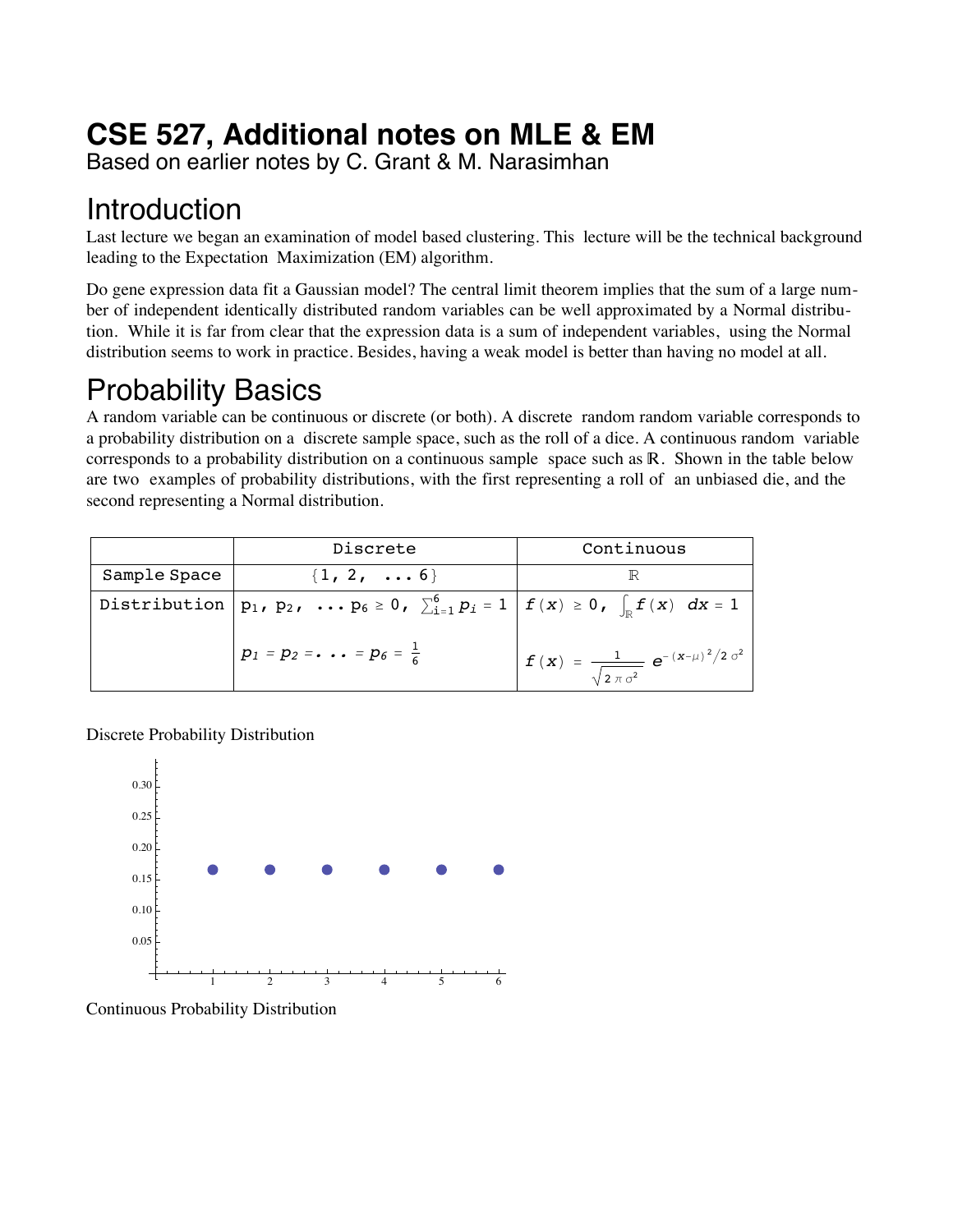

### Parameter Estimation

Many distributions are parametrized. Typically, we have data  $x_1, x_2, ..., x_n$  that is sampled from a parametric distribution  $f(x | \theta)$ . Often, the goal is to estimate the parameter  $\theta$ . The mean  $\mu$  and variance  $\sigma^2$ are often used as such parameters. Estimates of these quantities derived from the sampled data are often called the sample statistics, while the (true) parameter based on the entire sample space is called the population statistic. The following table illustrates these two concepts.

|                     | Discrete                                         | Continuous                                                                                                     |
|---------------------|--------------------------------------------------|----------------------------------------------------------------------------------------------------------------|
| Population Mean     | $\mu = \sum_i \mathbf{i} p_i$                    | $\mu = \int x f(x) dx$                                                                                         |
| Population Variance | $\sigma^2 = \sum_i (\boldsymbol{i} - \mu)^2 p_i$ | $\sigma^2 = \int (x - \mu)^2 f(x) dx$                                                                          |
| Sample Mean         | $\bar{x} = \sum_{i=1}^{n} x_i / n$               | $\bar{x} = \sum_{i=1}^{n} x_i / n$                                                                             |
| Sample Variance     |                                                  | $\bar{\sigma}^2 = \sum_{i=1}^n (x_i - \bar{x})^2 / n \mid \bar{\sigma}^2 = \sum_{i=1}^n (x_i - \bar{x})^2 / n$ |

While the sample statistics can be used as estimates of these parameters, this is often not the prefered way of estimating these quantities. For example, the sample variance  $\overline{\sigma}^2 = \sum_{i=1}^n (x_i - \overline{x})^2 / n$  is a *biased* estimate of the true variance because it underestimates the quantity (an unbiased estimate of the variance is given by  $\overline{\sigma}^2 = \sum_{i=1}^n (x_i - \overline{x})^2 / (n-1)$ ). Maximum Likelihood Estimation is one of many parameter estimation techniques (note that the MLE is not guaranteed to be unbiased either).

Assuming the data are independent, the likelihood of the data  $x_1, x_2, ..., x_n$  given the parameter  $\theta$  is

$$
L(x_1, x_2, ..., x_n | \theta) = \prod_{i=1}^n f(x_i | \theta)
$$

where f is the probability density function of the presumed distribution (which of course dcepends on  $\theta$ ). Note that the  $x_i$  are known constants, not variables; they are the values we observed. On the other hand,  $\theta$  is unknown. We treat the likelihood *L* as a function of  $\theta$  and ask what value of  $\theta$  maximizes it. The typical approach is to solve for

$$
\frac{\partial}{\partial \theta} L(x_1, x_2, \dots, x_n | \theta) = 0
$$

Since the likelihood function is always positive (and we may assume it to be strictly positive), the log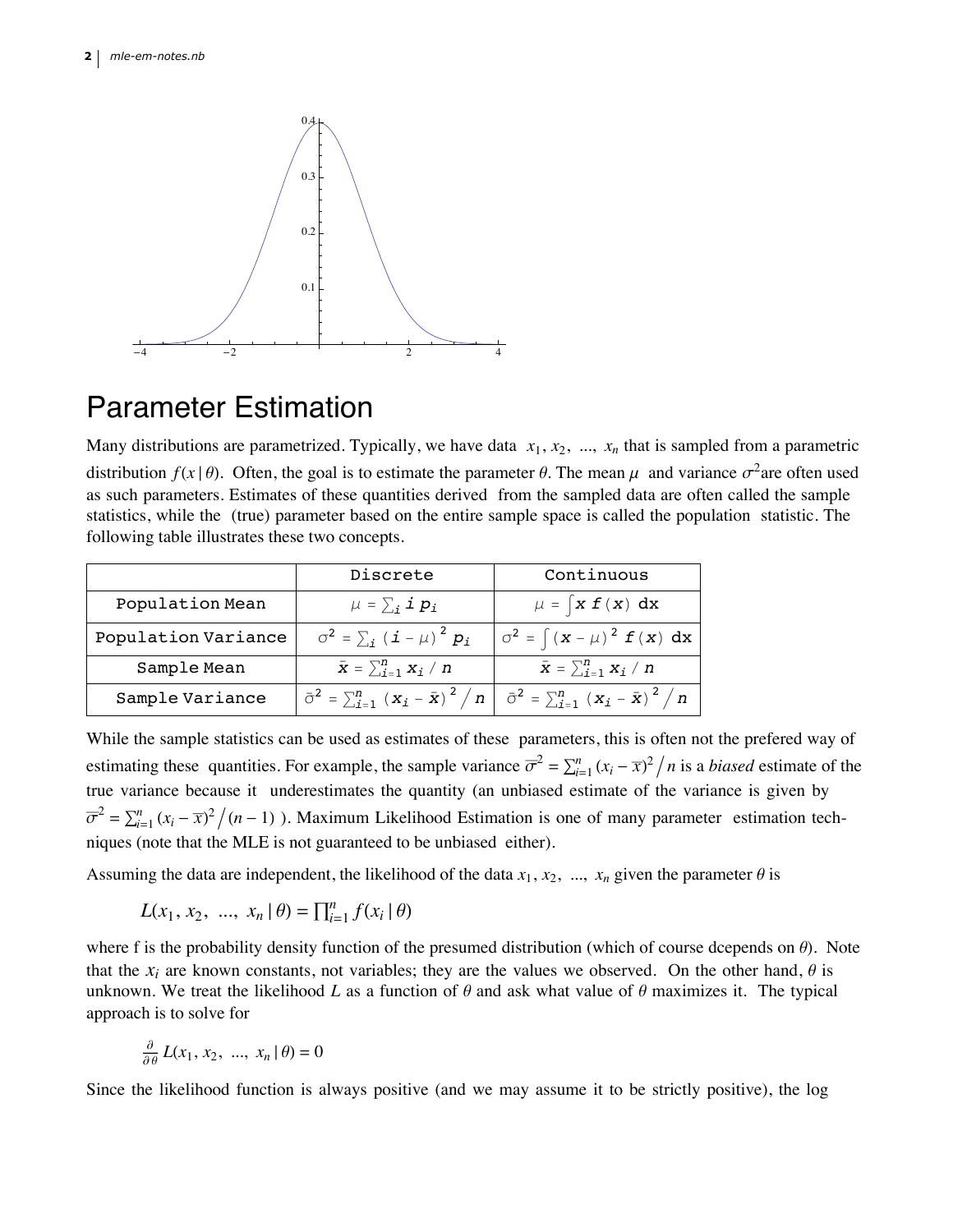likelihood

$$
\ln L(x_1, x_2, ..., x_n | \theta) = \ln \prod_{i=1}^n f(x_i | \theta) = \sum_{i=1}^n \ln f(x_i | \theta)
$$

is well defined, and by the monotonicity of the logarithm, the log likelihood is maximized exactly when the likelihood is maximized. Hence we can solve for

Since the likelihood function is always positive (and we may assume it to be strictly positive), the log

$$
\frac{\partial}{\partial \theta} \ln L(x_1, x_2, \dots, x_n | \theta) = 0
$$

Note that in general, these conditions are statisfied by maxima, minima and stationary points of the log-likelihood function. (A "stationary point" is a temporary flat spot on a curve that otherwise tends upward or downward.) Further, if  $\theta$  is restricted to be in some bounded range, then maxima might occur at the boundary which does not satisfy this condition. Therefore, we need to check the boundaries separately. Here is an example which illustrates this procedure.

**Example 1.** Let  $x_1, x_2, ..., x_n$  be coin flips, and let  $\theta$  be the probability of getting heads. Suppose we observe  $n_0$  tails and  $n_1$  heads  $(n_0 + n_1 = n)$ . Then the likelihood function is given by

$$
L(x_1, x_2, ..., x_n | \theta) = (1 - \theta)^{n_0} \theta^{n_1}
$$
  
Hence the log - likelihood function is  

$$
\ln L(x_1, x_2, ..., x_n | \theta) = n_0 \ln (1 - \theta) + n_1 \ln \theta
$$

To find a value of  $\theta$  that maximizes this function, we solve for

$$
\frac{\partial}{\partial \theta} \ln L(x_1, x_2, \dots, x_n | \theta) = \frac{-n_0}{1 - \theta} + \frac{n_1}{\theta} = 0
$$

This yields

$$
\frac{-n_0}{1-\theta} + \frac{n_1}{\theta} = 0
$$
  
\n
$$
n_1(1-\theta) = n_0 \theta
$$
  
\n
$$
n_1 = (n_0 + n_1) \theta
$$
  
\n
$$
\frac{n_1}{(n_0 + n_1)} = \theta
$$
  
\n
$$
\frac{n_1}{n} = \theta
$$

(The sign of 2nd derivative can then be checked to guarantee that this is a maximum not a minimum. Likewise, you can easily verify that the maximum is not attained at the boundaries of the parameter space, i.e. at  $\theta=0$  or  $\theta$ =1.) This estimate for the parameter of the distribution matches our intuition.

**Example 2.** Suppose  $x_i \sim N(\mu, \sigma)$ ,  $\sigma^2 = 1$  and  $\mu$  unknown. Then

$$
L(x_1, x_2, ..., x_n | \theta) = \prod_{i=1}^n \frac{1}{\sqrt{2\pi}} e^{-(x_i - \theta)^2/2}
$$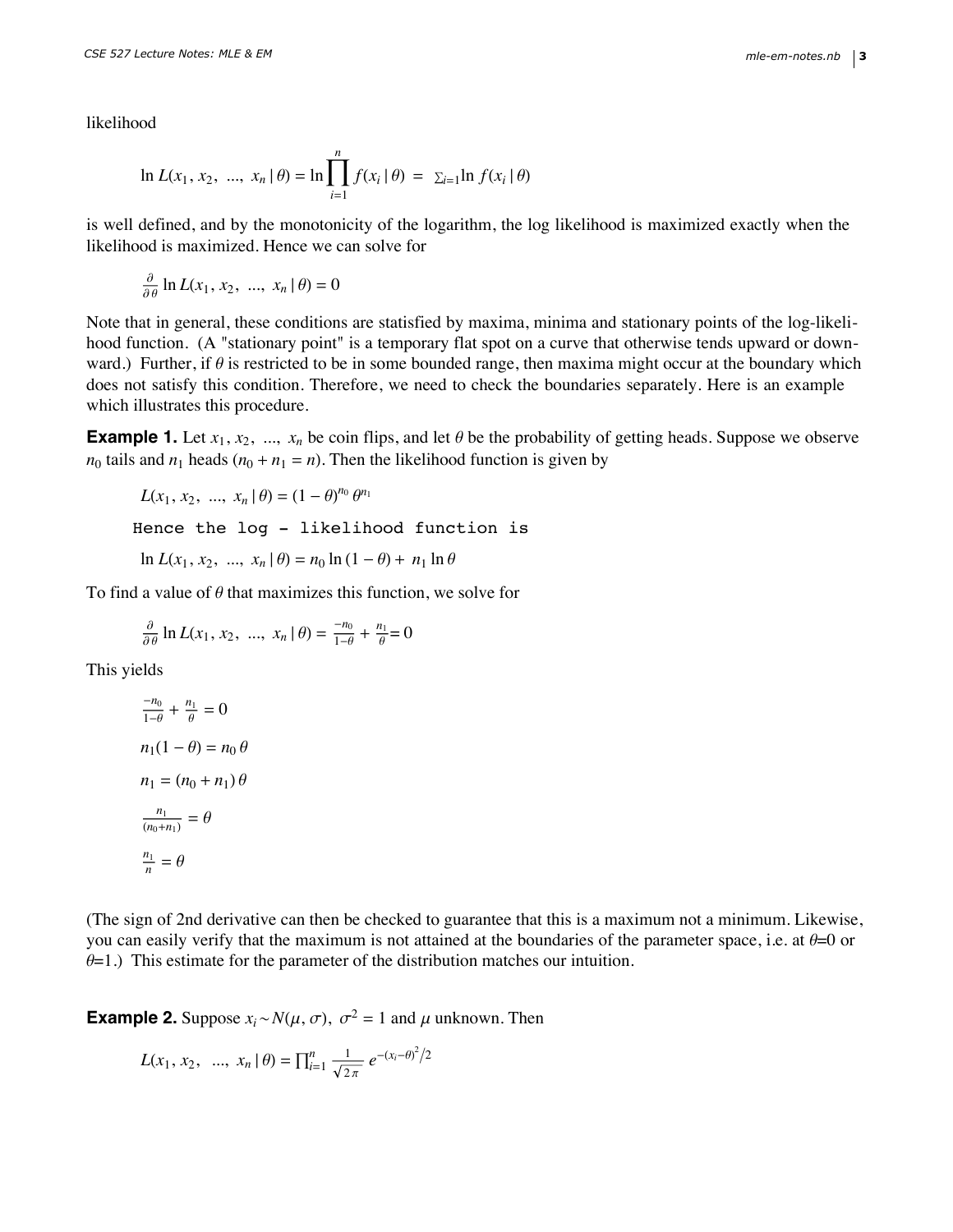∂  $\partial \theta_2$ 

$$
\ln L(x_1, x_2, ..., x_n | \theta) = \sum_{i=1}^n \left( -\frac{1}{2} \ln 2 \pi - \frac{(x_i - \theta)^2}{2} \right)
$$
  

$$
\frac{\partial}{\partial \theta} \ln L(x_1, x_2, ..., x_n | \theta) = \sum_{i=1}^n (x_i - \theta) = \sum_{i=1}^n x_i - n \theta = 0
$$

So the value of  $\theta$  that maximizes the likelihood is

$$
\theta = \sum_{i=1}^n x_i / n
$$

Again matching our intuition: the sample mean is the maximum likelihood estimator (MLE) for the population mean.

**Example 3.** Suppose  $x_i \sim N(\mu, \sigma)$ ,  $\sigma^2$  and  $\mu$  unknown. Then

$$
L(x_1, x_2, ..., x_n | \theta_1, \theta_2) = \prod_{i=1}^n \frac{1}{\sqrt{2\pi\theta_2}} e^{-(x_i - \theta_1)^2/2\theta_2}
$$
  
\n
$$
\ln L(x_1, x_2, ..., x_n | \theta_1, \theta_2) = \sum_{i=1}^n \left( -\frac{1}{2} \ln 2\pi \theta_2 - \frac{(x_i - \theta_1)^2}{2\theta_2} \right)
$$
  
\n
$$
\frac{\partial}{\partial \theta_1} \ln L(x_1, x_2, ..., x_n | \theta_1, \theta_2) = \sum_{i=1}^n \frac{(x_i - \theta_1)}{\theta_2} = 0 \implies \sum_{i=1}^n x_i / n = \theta_1
$$
  
\n
$$
\ln L(x_1, x_2, ..., x_n | \theta_1, \theta_2) = \sum_{i=1}^n \left( -\frac{1}{2} \frac{2\pi}{2\pi\theta_2} + \frac{(x_i - \theta_1)^2}{2\theta_2^2} \right) = \sum_{i=1}^n \left( -\frac{1}{2\theta_2} + \frac{(x_i - \theta_1)^2}{2\theta_2^2} \right) = 0 \implies \sum_{i=1}^n (x_i - \theta_1)^2 / n = \theta_2
$$

The MLE for the population variance is the sample variance. This is a *biased* estimator. It systematically underestimates the population variance, but is none the less the MLE. The MLE doesn't promise an unbiased estimator but it is a reasonable approach.

### **Expectation Maximization**

The MLE approach works well when we have relatively simple parametrized distributions. However, when we have more complicated situations, we may not be able to solve for the ML estimate because the complexity of the likelihood function precludes both analytical and numerical optimization. The EM algorithm can be thought of as an algorithm that provides a tractable approximation to the ML estimate.

Consider the following example. We have data corresponding to heights of individuals, as shown in the figures below. Is this distribution likely to be Normally distributed as shown below?

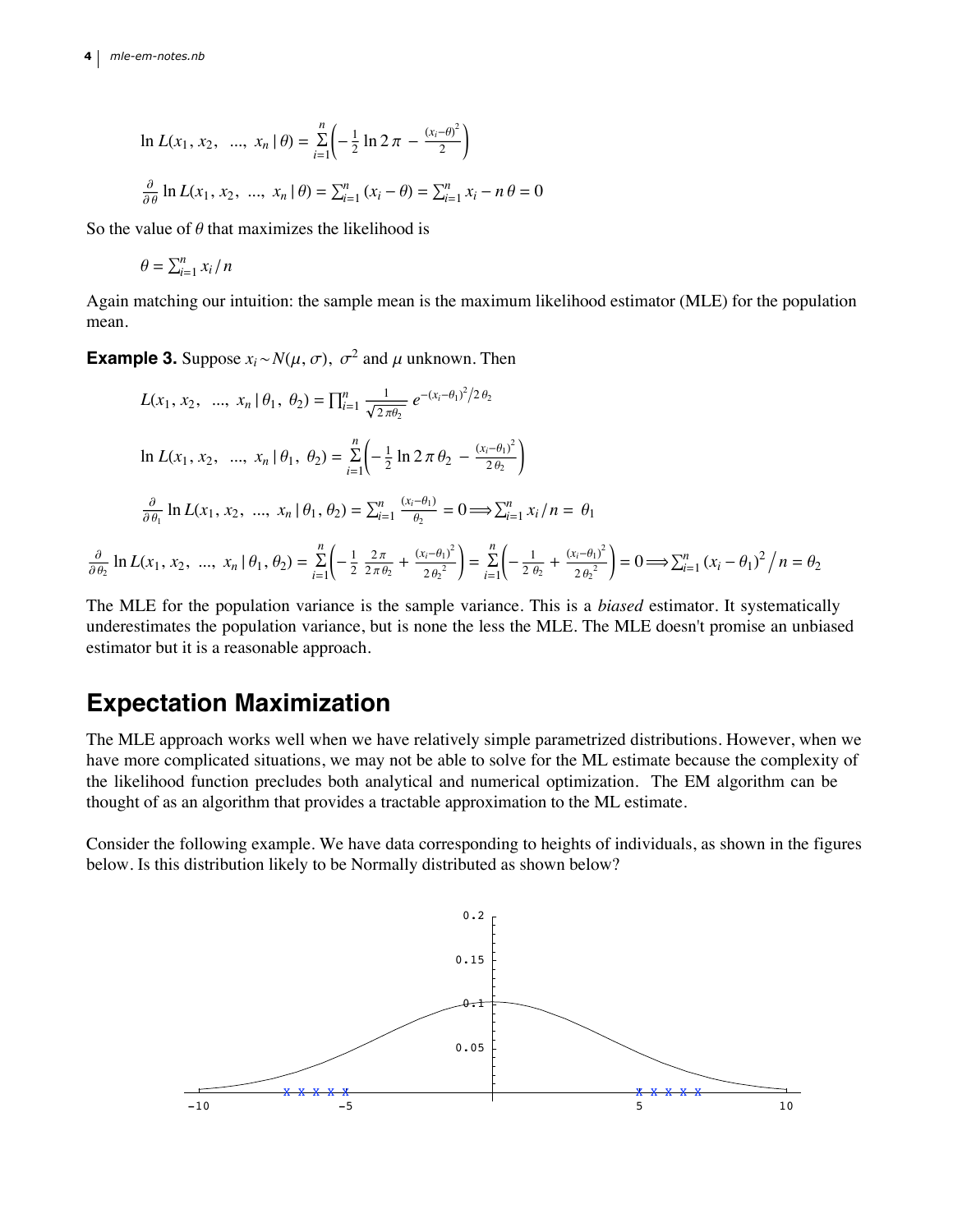

Or is there some hidden variable, like gender, so the distribution should be more like this:

The clustering problem can is essentially a parameter estimation problem : Try to find if there are hidden parameters that cause the data to fall into two distributions  $f_1(x)$ ,  $f_2(x)$ . These distributions depend on some parameter  $\theta$ :  $f_1(x, \theta)$ ,  $f_2(x, \theta)$ , and there are also mixing parameters  $\tau_1$  and  $\tau_2$ ,  $\tau_1 + \tau_2 = 1$ , which describe the probability of sampling from each group. Can we estimate the parameters for the this more complex model? Let's suppose that the two groups are normal but with different, unknown, parameters.

The likelihood is now given by

$$
L(x_1, x_2, \ldots, x_n | \tau_1, \tau_2, \mu_1, \mu_2, \sigma_1, \sigma_2) = \prod_{i=1}^n \sum_{j=1}^2 \tau_j f_j(x_i | \theta_j)
$$

If we try to work with this in our existing framework it becomes messy and algebraically intractable, due to the product-of-sums form, and remains so even if we take the log of the likelihood.

This leads us to introduce the Expectation Maximization (EM) algorithm as a heuristic for finding the MLE. It is particularly useful for problems containing a hidden variable. It uses a hill-climbing strategy to find a local maximum of the likelihood.

Introduce new variables

$$
z_{ij} = \begin{cases} 1 & \text{iff } x_i \text{ was sampled from distribution } j \\ 0 & \text{otherwise} \end{cases}
$$

These variables are introduced for mathematical convenience. They let us avoid a sum over *j* in the expression for the likelihood. The full data table becomes

$$
x_1 \quad z_{11} \quad z_{12}
$$
  

$$
x_2 \quad z_{21} \quad z_{22}
$$
  

$$
x_n \quad z_{n1} \quad z_{n2}
$$

If the *z* were known, estimating  $\tau_1$ ,  $\tau_2$  and the other parameters would become easy again -- we'd have two independent sets of data, each a single Gaussian. Conversely, if we knew the parameters, estimation of the *z* would be easy -- for each *x*, we simply calculate whether it is more likely to be a sample from component 1 or component 2. Points on the left will be much more likely to arise from component 1; those on the right, from component 2. (We may remain uncertain about points in the middle, but hopefully they will be few, and in any event, we will appropriately weight each point based on our uncertainty about its status.) The EM algo-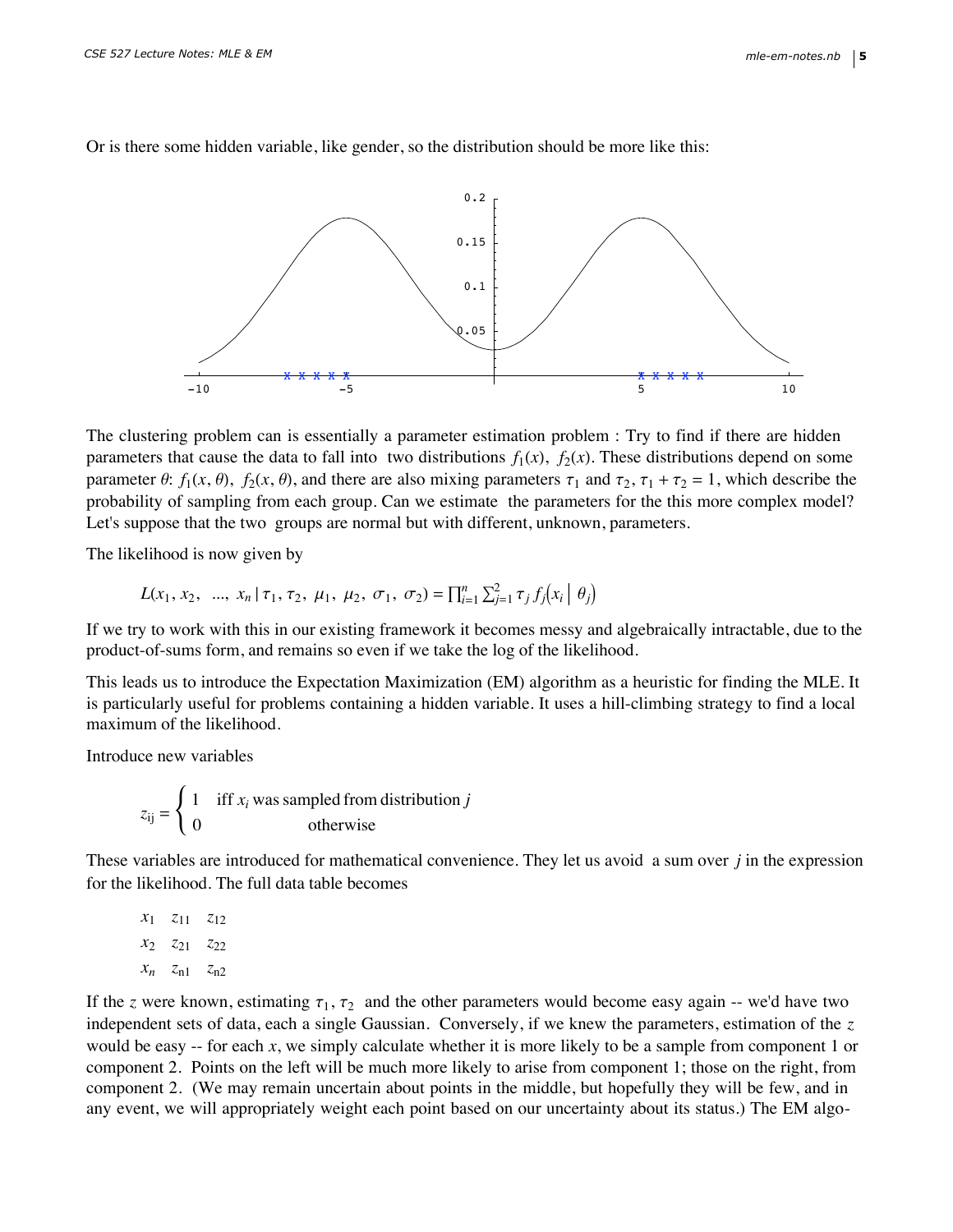#### $\mathbf{5}$  | mle-em-notes.nb  $\,$ **6** *mle-em-notes.nb*

rithm iterates over these alternatives. It can be proved that the likelihood will be monotonically increasing, and so will converge to a (local) maximum. [There is a polynomial time algorithm for estimating Gaussian mixtures under the assumption that the components are "well-separated," but the method is not used much in practice. I don't know whether the complexity of the general problem is known; plausibly it's NP-hard. So, the EM algorithm is probably the method of choice.]

any event, we will appropriately weight each point based on our uncertainty about its status.) The EM algo-

### **Expectation step**

Assume fixed values for  $\tau_j$  and  $\theta_j$ . Let A be the event that  $x_i$  is drawn from the distribution  $f_1$ , let B be the event that  $x_i$  is drawn from  $f_2$ , and let *D* be the event that  $x_i$  is observed. We want  $P(A | D)$ , but it is easier to find  $P(D | A)$ . We use Bayes' rule:

$$
P(A | D) = \frac{P(D|A) P(A)}{P(D)}
$$
  
 
$$
P(D) = P(D | A) P(A) + P(D | B) P(B) = \tau_1 P(D | A) + \tau_2 P(D | B) = \tau_1 f_1(x_i | \theta_1) + \tau_2 f_2(x_i | \theta_2)
$$

 $P(A | D)$  is the expected value of  $z_{i1}$  given  $\theta_1$  and  $\theta_2$ . This is the expectation step of the EM algorithm.

To be concrete, consider a sample of points taken from a mixture of Gaussian distributions with unknown parameters and unknown mixing coefficients. The EM algorithm will give estimates of the parameters that raise the likelihood of the data.

An easy heuristic to apply is

If  $E(z_{i1}) \ge 1/2$  then set  $z_{i1} = 1$ If  $E(z_{i1}) < 1/2$  then set  $z_{i1} = 0$ 

This gives rise to the so-called Classification EM algorithm (we *classify* each observation as coming from exactly one of the component distributions). The k-means clustering algorithm is an example. In this case, the maximization step is just like the simple Maximum Likelihood Estimation examples considered above. The more general M-step (below) accounts for the inherent uncertainty in these classifications, appropriately weighting the contributions of each observation to the parameter estimates for each mixture component.

### **Maximization step**

The expression for the likelihood is

$$
L(x_1, z_{11}, z_{12}, x_2, z_{21}, z_{22}, \ldots | \theta, \tau)
$$

The  $x_i$  are known. If the  $z_{ij}$  were known finding the MLE of  $\theta$ ,  $\tau$  would be easy, but we don't. Instead we maximize the *expected* log likelihood of the visible data  $E(\ln L(x_1, x_2, ..., x_n | \theta, \tau))$ . The expectation is taken over the distribution of the hidden variables  $z_{ij}$ . Assuming  $\sigma_1^2 = \sigma_2^2 = \sigma^2$ , and  $\tau_1 = \tau_2 = \tau = (\frac{1}{2})$ :

$$
L(\mathbf{x}, \, \mathbf{z} \, | \, \theta, \, \tau) = \prod_{i=1}^{n} \tau \, \frac{1}{\sqrt{2 \pi \sigma^2}} \, e^{-1/2 \, \sigma^2 \left( \sum_{j=1}^{2} z_{ij} (x_i - \mu_j)^2 \right)}
$$

so

$$
E(\ln L(\mathbf{x}, z \mid \theta, \tau)) = E\Big(\sum_{i=1}^{n} \ln \frac{1}{2} - \frac{1}{2} \ln 2 \pi \sigma^2 - \frac{1}{2\sigma^2} \sum_{j=1}^{2} z_{ij} (x_i - \mu_j)^2\Big) =
$$
  

$$
\sum_{i=1}^{n} \ln \frac{1}{2} - \frac{1}{2} \ln 2 \pi \sigma^2 - \frac{1}{2\sigma^2} \sum_{j=1}^{2} E(z_{ij}) (x_i - \mu_j)^2
$$